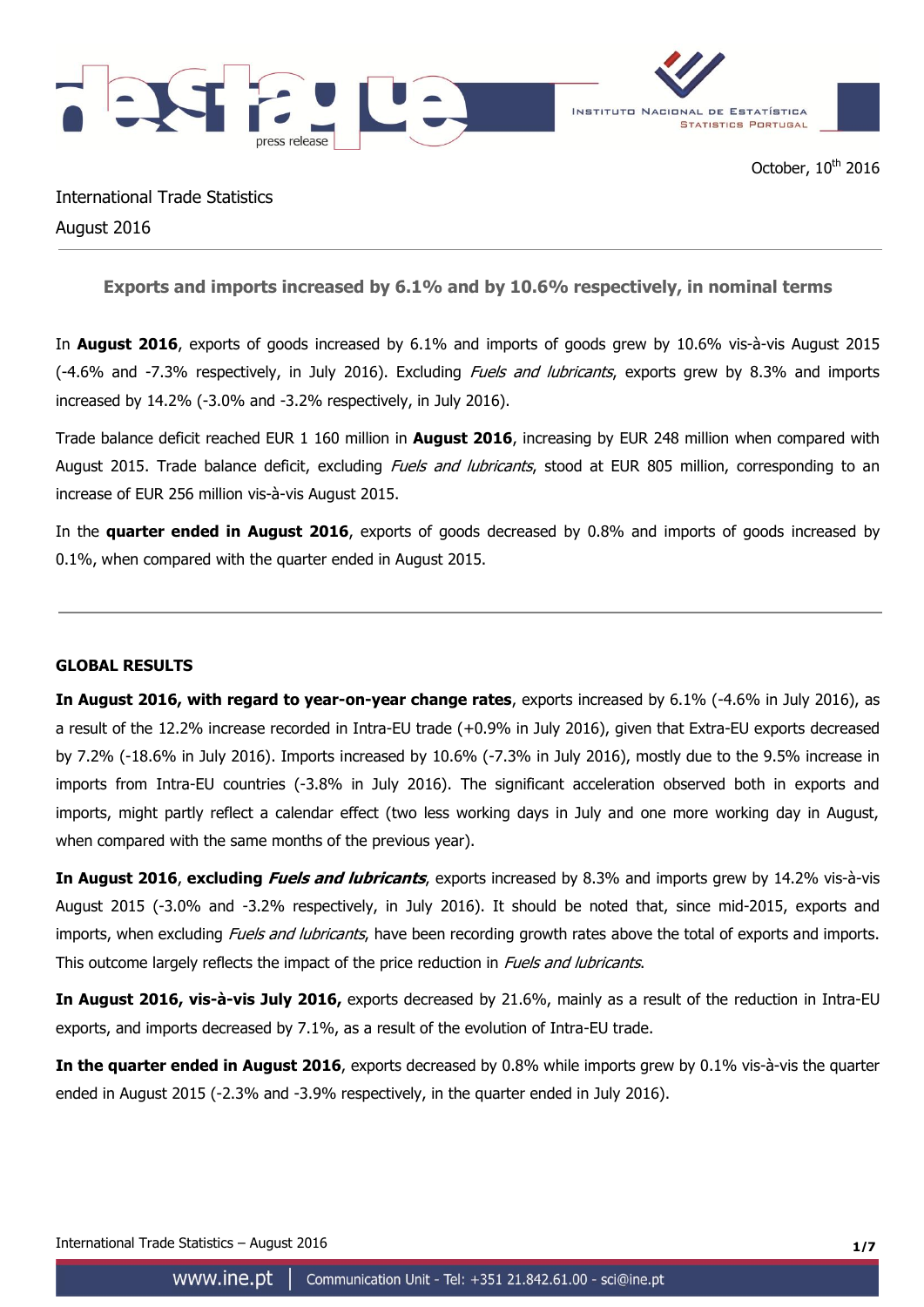

INSTITUTO NACIONAL DE ESTATÍSTICA **STATISTICS PORTUGAL** 

| <b>EXPORTS</b> |                                                                                                                                                                                                     |                                                                                                                               |                                                                                            |                                                                                                     |                                                                                                                           |                                                                                         |                                                                                                     |                                                                                     |
|----------------|-----------------------------------------------------------------------------------------------------------------------------------------------------------------------------------------------------|-------------------------------------------------------------------------------------------------------------------------------|--------------------------------------------------------------------------------------------|-----------------------------------------------------------------------------------------------------|---------------------------------------------------------------------------------------------------------------------------|-----------------------------------------------------------------------------------------|-----------------------------------------------------------------------------------------------------|-------------------------------------------------------------------------------------|
|                | <b>MONTH</b>                                                                                                                                                                                        | <b>TOTAL</b>                                                                                                                  |                                                                                            |                                                                                                     |                                                                                                                           | <b>TOTAL EXCLUDING FUELS AND</b><br><b>LUBRICANTS</b>                                   | <b>TOTAL</b><br><b>QUARTER ENDED IN:</b>                                                            |                                                                                     |
| <b>YEAR</b>    |                                                                                                                                                                                                     |                                                                                                                               |                                                                                            | <b>GROWTH RATE (%)</b>                                                                              |                                                                                                                           |                                                                                         | <b>GROWTH RATE (%)</b>                                                                              | <b>GROWTH RATE (%)</b>                                                              |
|                |                                                                                                                                                                                                     | € Million                                                                                                                     | Year-on-<br>year                                                                           | Month-to-<br>month                                                                                  | € Million                                                                                                                 | Year-on-<br>year                                                                        | Month-to-<br>month                                                                                  | Year-on-year                                                                        |
| 2014           | <b>AUGUST</b><br><b>SEPTEMBER</b><br><b>OCTOBER</b><br><b>NOVEMBER</b><br><b>DECEMBER</b>                                                                                                           | 3 2 3 5<br>4 0 6 7<br>4 6 3 7<br>4 1 2 5<br>3 6 9 1                                                                           | $-2.5$<br>3.4<br>9.4<br>$-0.9$<br>3.9                                                      | $-27.8$<br>25.7<br>14.0<br>$-11.0$<br>$-10.5$                                                       | 2869<br>3742<br>4 2 5 0<br>3 7 4 3<br>3 3 9 0                                                                             | $-0.3$<br>4.4<br>9.8<br>$-0.7$<br>5.8                                                   | $-30.3$<br>30.4<br>13.6<br>$-11.9$<br>$-9.4$                                                        | 2.3<br>1.3<br>3.9<br>4.0<br>4.2                                                     |
|                | <b>TOTAL</b>                                                                                                                                                                                        | 49 826                                                                                                                        | 3.7                                                                                        |                                                                                                     | 46 171                                                                                                                    | 4.3                                                                                     |                                                                                                     |                                                                                     |
| 2015           | <b>JANUARY</b><br><b>FEBRUARY</b><br><b>MARCH</b><br><b>APRIL</b><br>MAY<br><b>JUNE</b><br><b>JULY</b><br><b>AUGUST</b><br><b>SEPTEMBER</b><br><b>OCTOBER</b><br><b>NOVEMBER</b><br><b>DECEMBER</b> | 3777<br>3 9 5 4<br>4 4 0 2<br>4 2 4 3<br>4 2 3 8<br>4 5 5 4<br>4 7 0 4<br>3 3 2 0<br>4 1 4 0<br>4 5 2 6<br>4 3 3 3<br>3 6 3 4 | $-3.6$<br>3.7<br>11.7<br>9.3<br>3.9<br>8.9<br>5.0<br>2.6<br>1.8<br>$-2.4$<br>5.0<br>$-1.5$ | 2.3<br>4.7<br>11.3<br>$-3.6$<br>$-0.1$<br>7.4<br>3.3<br>$-29.4$<br>24.7<br>9.3<br>$-4.3$<br>$-16.1$ | 3 5 1 2<br>3 6 8 3<br>4 0 9 8<br>3898<br>3885<br>4 1 5 3<br>4 3 5 2<br>3 0 1 9<br>3 8 6 4<br>4 2 3 1<br>4 0 62<br>3 4 1 4 | $-0.2$<br>2.0<br>9.2<br>5.2<br>1.0<br>11.2<br>5.8<br>5.2<br>3.2<br>$-0.5$<br>8.5<br>0.7 | 3.6<br>4.9<br>11.3<br>$-4.9$<br>$-0.3$<br>6.9<br>4.8<br>$-30.6$<br>28.0<br>9.5<br>$-4.0$<br>$-16.0$ | $-0.3$<br>1.2<br>3.9<br>8.3<br>8.3<br>7.4<br>5.9<br>5.7<br>3.2<br>0.4<br>1.3<br>0.3 |
| 2016           | <b>JANUARY</b><br><b>FEBRUARY</b><br><b>MARCH</b><br><b>APRIL</b><br>MAY<br><b>JUNE</b><br><b>JULY</b><br><b>AUGUST</b>                                                                             | 3695<br>4 0 2 6<br>4 2 4 8<br>4 1 4 5<br>4 2 2 3<br>4 4 7 2<br>4 4 8 9<br>3 5 21                                              | $-2.2$<br>1.8<br>$-3.5$<br>$-2.3$<br>$-0.4$<br>$-1.8$<br>$-4.6$<br>6.1                     | 1.7<br>8.9<br>5.5<br>$-2.4$<br>1.9<br>5.9<br>0.4<br>$-21.6$                                         | 3 4 7 8<br>3833<br>4 0 6 6<br>3 9 4 7<br>3 9 8 9<br>4 187<br>4 2 2 0<br>3 2 6 8                                           | $-1.0$<br>4.1<br>$-0.8$<br>1.3<br>2.7<br>0.8<br>$-3.0$<br>8.3                           | 1.9<br>10.2<br>6.1<br>$-2.9$<br>1.1<br>5.0<br>0.8<br>$-22.6$                                        | 0.6<br>$-0.6$<br>$-1.4$<br>$-1.4$<br>$-2.1$<br>$-1.5$<br>$-2.3$<br>$-0.8$           |



International Trade Statistics – August 2016 **2/7**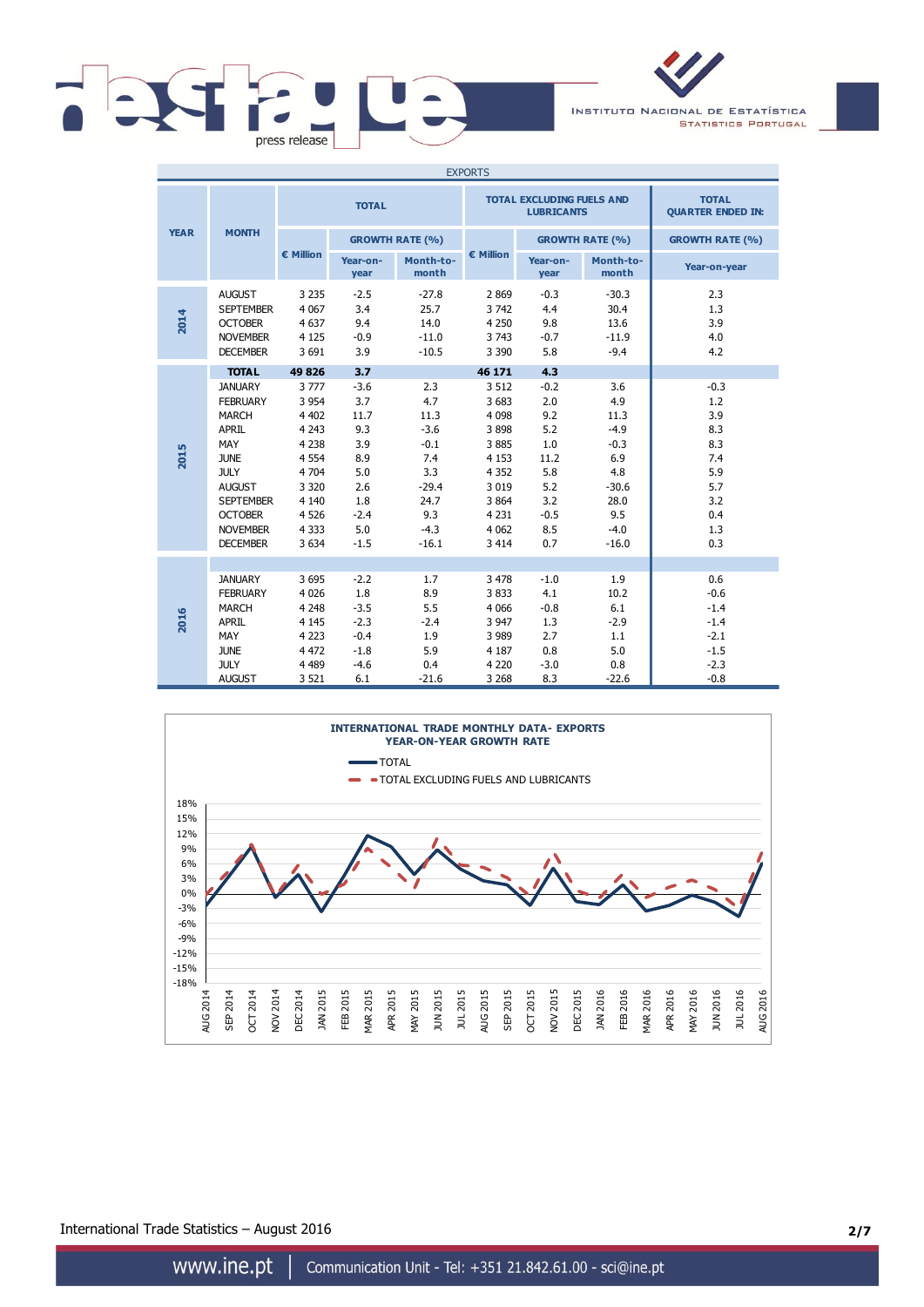

INSTITUTO NACIONAL DE ESTATÍSTICA **STATISTICS PORTUGAL** 

| <b>IMPORTS</b> |                                                                                                                                                                                                     |                                                                                                                             |                                                                                                   |                                                                                                    |                                                                                                                         |                                                                                        |                                                                                                       |                                                                                                     |
|----------------|-----------------------------------------------------------------------------------------------------------------------------------------------------------------------------------------------------|-----------------------------------------------------------------------------------------------------------------------------|---------------------------------------------------------------------------------------------------|----------------------------------------------------------------------------------------------------|-------------------------------------------------------------------------------------------------------------------------|----------------------------------------------------------------------------------------|-------------------------------------------------------------------------------------------------------|-----------------------------------------------------------------------------------------------------|
|                | <b>MONTH</b>                                                                                                                                                                                        | <b>TOTAL</b>                                                                                                                |                                                                                                   |                                                                                                    |                                                                                                                         | <b>TOTAL EXCLUDING FUELS AND</b><br><b>LUBRICANTS</b>                                  | <b>TOTAL</b><br><b>QUARTER ENDED IN:</b>                                                              |                                                                                                     |
| <b>YEAR</b>    |                                                                                                                                                                                                     |                                                                                                                             | <b>GROWTH RATE (%)</b>                                                                            |                                                                                                    |                                                                                                                         |                                                                                        | <b>GROWTH RATE (%)</b>                                                                                | <b>GROWTH RATE (%)</b>                                                                              |
|                |                                                                                                                                                                                                     | € Million                                                                                                                   | Year-on-<br>year                                                                                  | Month-to-<br>month                                                                                 | $\epsilon$ Million                                                                                                      | Year-on-<br>year                                                                       | Month-to-<br>month                                                                                    | Year-on-year                                                                                        |
| 2014           | <b>AUGUST</b><br><b>SEPTEMBER</b><br><b>OCTOBER</b><br><b>NOVEMBER</b><br><b>DECEMBER</b>                                                                                                           | 4 1 5 2<br>5 2 4 6<br>5 5 0 8<br>4 9 2 5<br>4786                                                                            | $-2.2$<br>7.5<br>1.8<br>2.3<br>3.4                                                                | $-23.9$<br>26.4<br>5.0<br>$-10.6$<br>$-2.8$                                                        | 3 3 7 0<br>4 3 2 4<br>4 6 1 3<br>4 2 4 4<br>4 0 0 7                                                                     | 4.6<br>10.1<br>7.6<br>4.8<br>$-0.3$                                                    | $-24.0$<br>28.3<br>6.7<br>$-8.0$<br>$-5.6$                                                            | 4.4<br>3.6<br>2.5<br>3.8<br>2.5                                                                     |
|                | <b>TOTAL</b>                                                                                                                                                                                        | 60 310                                                                                                                      | 2.2                                                                                               |                                                                                                    | 52 407                                                                                                                  | 7.0                                                                                    |                                                                                                       |                                                                                                     |
| 2015           | <b>JANUARY</b><br><b>FEBRUARY</b><br><b>MARCH</b><br><b>APRIL</b><br>MAY<br><b>JUNE</b><br><b>JULY</b><br><b>AUGUST</b><br><b>SEPTEMBER</b><br><b>OCTOBER</b><br><b>NOVEMBER</b><br><b>DECEMBER</b> | 4 4 4 2<br>4 5 0 7<br>5 300<br>5 1 8 9<br>5 3 6 1<br>5 4 2 5<br>5 4 3 5<br>4 2 3 2<br>5 2 3 2<br>5 3 2 6<br>5 0 3 3<br>4827 | $-9.6$<br>$-3.0$<br>11.6<br>14.1<br>6.6<br>7.0<br>$-0.4$<br>1.9<br>$-0.3$<br>$-3.3$<br>2.2<br>0.9 | $-7.2$<br>1.4<br>17.6<br>$-2.1$<br>3.3<br>1.2<br>0.2<br>$-22.1$<br>23.6<br>1.8<br>$-5.5$<br>$-4.1$ | 3819<br>4 0 38<br>4 6 4 1<br>4 4 3 6<br>4 4 2 8<br>4 6 8 7<br>4718<br>3 5 6 7<br>4 6 1 6<br>4 704<br>4 4 7 4<br>4 2 8 0 | $-0.4$<br>6.8<br>10.9<br>11.0<br>7.1<br>15.1<br>6.4<br>5.8<br>6.7<br>2.0<br>5.4<br>6.8 | $-4.7$<br>5.7<br>14.9<br>$-4.4$<br>$-0.2$<br>5.8<br>0.7<br>$-24.4$<br>29.4<br>1.9<br>$-4.9$<br>$-4.3$ | $-1.4$<br>$-3.2$<br>$-0.4$<br>7.5<br>10.6<br>9.1<br>4.3<br>2.8<br>0.3<br>$-0.8$<br>$-0.6$<br>$-0.2$ |
| 2016           | <b>JANUARY</b><br><b>FEBRUARY</b><br><b>MARCH</b><br><b>APRIL</b><br>MAY<br><b>JUNE</b><br><b>JULY</b><br><b>AUGUST</b>                                                                             | 4 3 6 5<br>4 7 1 4<br>5 3 1 1<br>4 8 7 4<br>5 1 5 8<br>5 3 8 6<br>5 0 3 9<br>4 6 8 1                                        | $-1.7$<br>4.6<br>0.2<br>$-6.1$<br>$-3.8$<br>$-0.7$<br>$-7.3$<br>10.6                              | $-9.6$<br>8.0<br>12.7<br>$-8.2$<br>5.8<br>4.4<br>$-6.5$<br>$-7.1$                                  | 4 0 0 0<br>4 3 2 4<br>4822<br>4 4 8 1<br>4718<br>4837<br>4 5 6 6<br>4 0 7 3                                             | 4.7<br>7.1<br>3.9<br>1.0<br>6.5<br>3.2<br>$-3.2$<br>14.2                               | $-6.5$<br>8.1<br>11.5<br>$-7.1$<br>5.3<br>2.5<br>$-5.6$<br>$-10.8$                                    | 0.5<br>1.2<br>1.0<br>$-0.6$<br>$-3.2$<br>$-3.5$<br>$-3.9$<br>0.1                                    |



International Trade Statistics – August 2016 **3/7**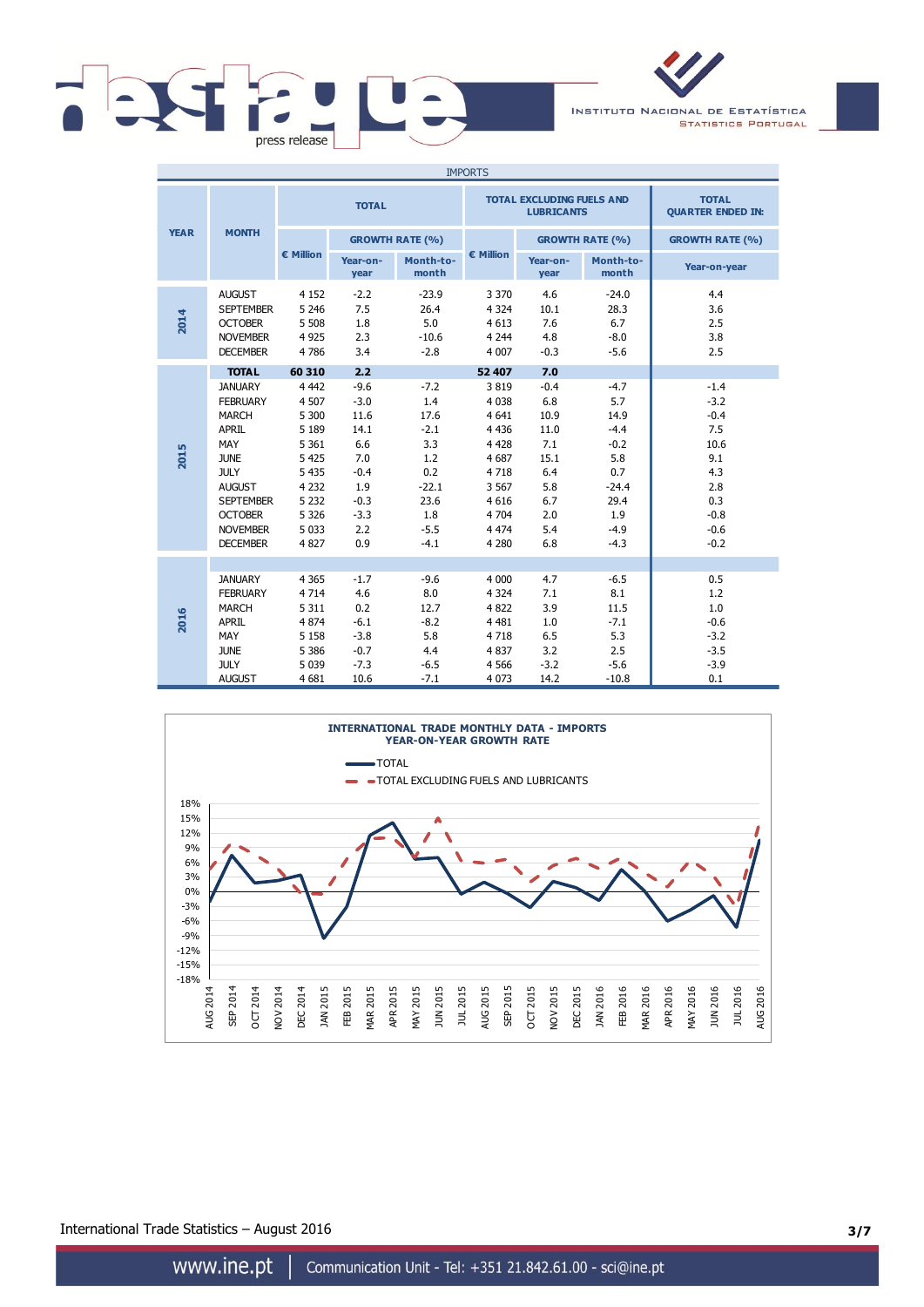

**In August 2016**, the **trade balance** deficit reached EUR 1 160 million, which stood for an increase of EUR 248 million in comparison with August 2015.

Excluding Fuels and lubricants, **in August 2016**, trade balance stood at EUR -805 million, corresponding to a EUR 256 million increase in the trade deficit vis-à-vis August 2015.

| <b>TRADE BALANCE</b> |                                                                                                                                                                                                     |                                                                                                                         |                                                                                                    |                                                                                                   |                                                                                                                      |                                                                                                            |                                                                                          |                                                                                        |
|----------------------|-----------------------------------------------------------------------------------------------------------------------------------------------------------------------------------------------------|-------------------------------------------------------------------------------------------------------------------------|----------------------------------------------------------------------------------------------------|---------------------------------------------------------------------------------------------------|----------------------------------------------------------------------------------------------------------------------|------------------------------------------------------------------------------------------------------------|------------------------------------------------------------------------------------------|----------------------------------------------------------------------------------------|
|                      | <b>MONTH</b>                                                                                                                                                                                        | <b>TOTAL</b>                                                                                                            |                                                                                                    |                                                                                                   |                                                                                                                      | <b>TOTAL EXCLUDING FUELS AND</b><br><b>LUBRICANTS</b>                                                      | <b>TOTAL</b><br><b>QUARTER ENDED IN:</b>                                                 |                                                                                        |
| <b>YEAR</b>          |                                                                                                                                                                                                     |                                                                                                                         | GROWTH (10 <sup>6</sup> Eur)                                                                       |                                                                                                   |                                                                                                                      |                                                                                                            | GROWTH (10 <sup>6</sup> Eur)                                                             | GROWTH (10 <sup>6</sup> Eur)                                                           |
|                      |                                                                                                                                                                                                     | € Million                                                                                                               | Year-on-<br>year                                                                                   | Month-to-<br>month                                                                                | € Million                                                                                                            | Year-on-<br>year                                                                                           | Month-to-<br>month                                                                       | Year-on-year                                                                           |
| 2014                 | <b>AUGUST</b><br><b>SEPTEMBER</b><br><b>OCTOBER</b><br><b>NOVEMBER</b><br><b>DECEMBER</b>                                                                                                           | $-916$<br>$-1178$<br>$-871$<br>$-800$<br>$-1095$                                                                        | 8<br>$-230$<br>299<br>$-148$<br>$-18$                                                              | 61<br>$-262$<br>307<br>71<br>$-295$                                                               | $-501$<br>$-582$<br>$-362$<br>$-501$<br>$-617$                                                                       | $-157$<br>$-236$<br>53<br>$-220$<br>199                                                                    | $-183$<br>$-81$<br>220<br>$-138$<br>$-117$                                               | $-346$<br>$-360$<br>77<br>$-79$<br>133                                                 |
|                      | <b>TOTAL</b>                                                                                                                                                                                        | $-10485$                                                                                                                | 494                                                                                                |                                                                                                   | $-6237$                                                                                                              | $-1522$                                                                                                    |                                                                                          |                                                                                        |
| 2015                 | <b>JANUARY</b><br><b>FEBRUARY</b><br><b>MARCH</b><br><b>APRIL</b><br>MAY<br><b>JUNE</b><br><b>JULY</b><br><b>AUGUST</b><br><b>SEPTEMBER</b><br><b>OCTOBER</b><br><b>NOVEMBER</b><br><b>DECEMBER</b> | $-665$<br>$-552$<br>$-898$<br>$-946$<br>$-1123$<br>$-872$<br>$-731$<br>$-912$<br>$-1092$<br>$-800$<br>$-700$<br>$-1193$ | 327<br>281<br>$-89$<br>$-279$<br>$-173$<br>17<br>246<br>$\overline{4}$<br>86<br>71<br>100<br>$-98$ | 430<br>113<br>$-346$<br>$-47$<br>$-177$<br>251<br>140<br>$-181$<br>$-180$<br>293<br>100<br>$-493$ | $-306$<br>$-355$<br>$-543$<br>$-538$<br>$-543$<br>$-534$<br>$-366$<br>$-548$<br>$-752$<br>$-473$<br>$-412$<br>$-866$ | 10<br>$-184$<br>$-113$<br>$-248$<br>$-256$<br>$-197$<br>$-48$<br>$-47$<br>$-170$<br>$-110$<br>89<br>$-249$ | 311<br>$-48$<br>$-189$<br>6<br>-6<br>9<br>167<br>$-182$<br>$-204$<br>279<br>61<br>$-455$ | 160<br>589<br>518<br>$-87$<br>$-541$<br>$-435$<br>90<br>267<br>336<br>162<br>258<br>74 |
|                      |                                                                                                                                                                                                     |                                                                                                                         |                                                                                                    |                                                                                                   |                                                                                                                      |                                                                                                            |                                                                                          |                                                                                        |
| 2016                 | <b>JANUARY</b><br><b>FEBRUARY</b><br><b>MARCH</b><br><b>APRIL</b><br>MAY<br><b>JUNE</b><br><b>JULY</b>                                                                                              | $-670$<br>$-688$<br>$-1062$<br>$-730$<br>$-935$<br>$-914$<br>$-550$                                                     | $-5$<br>$-136$<br>$-164$<br>216<br>188<br>$-43$<br>181                                             | 523<br>$-19$<br>$-374$<br>333<br>$-205$<br>20<br>364                                              | $-522$<br>$-491$<br>$-756$<br>$-533$<br>$-729$<br>$-650$<br>$-347$                                                   | $-216$<br>$-136$<br>$-213$<br>$\overline{4}$<br>$-186$<br>$-116$<br>20                                     | 344<br>31<br>$-266$<br>223<br>$-196$<br>80<br>303                                        | $-3$<br>$-239$<br>$-305$<br>$-84$<br>240<br>361<br>327                                 |
|                      | <b>AUGUST</b>                                                                                                                                                                                       | $-1160$                                                                                                                 | $-248$                                                                                             | $-610$                                                                                            | $-805$                                                                                                               | $-256$                                                                                                     | $-458$                                                                                   | $-109$                                                                                 |



International Trade Statistics – August 2016 **4/7**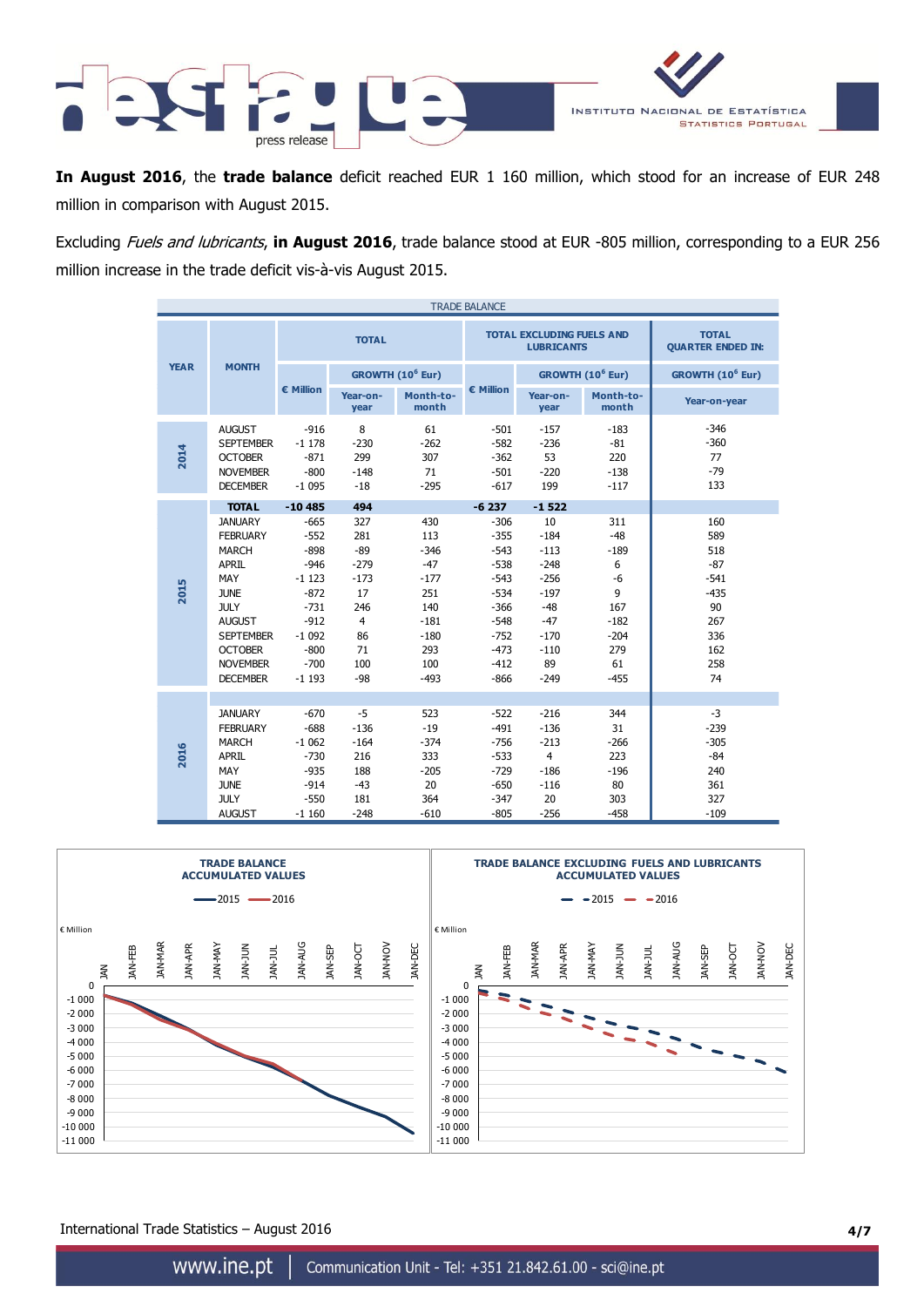



# **BROAD ECONOMIC CATEGORIES**

In **August 2016**, when compared to August 2015, with regard to **exports** the largest increases were recorded in Consumer goods (corresponding to a 15.6% growth rate) and Food and beverages (+18.4%), while exports of Fuels and lubricants declined by 16.0%.

When compared to August 2015, as far as **imports** are concerned, the 47.5% increase recorded in Transport equipment and accessories clearly stands out, more so in Other transport equipment, namely airplanes from Brazil. All categories recorded increases except imports of Fuels and lubricants (-8.6%).

|                                                                           |                    | <b>EXPORTS BY BEC</b> |                        |                              |                          |                          |                       |                              |  |
|---------------------------------------------------------------------------|--------------------|-----------------------|------------------------|------------------------------|--------------------------|--------------------------|-----------------------|------------------------------|--|
|                                                                           |                    |                       | <b>REFERENCE MONTH</b> |                              |                          | <b>QUARTER ENDED IN:</b> |                       |                              |  |
| <b>BROAD ECONOMIC CATEGORIES</b>                                          |                    | € Million             |                        | <b>GROWTH</b><br><b>RATE</b> | € Million                |                          |                       | <b>GROWTH</b><br><b>RATE</b> |  |
|                                                                           | <b>AUG</b><br>2016 | <b>AUG</b><br>2015    | <b>GROWTH</b>          | $\frac{0}{\alpha}$           | <b>AUG</b><br>2016       | <b>AUG</b><br>2015       | <b>GROWTH</b>         | O <sub>0</sub>               |  |
| <b>FOOD AND BEVERAGES</b>                                                 | 462                | 390                   | 72                     | 18.4                         | 1 3 7 3                  | 1 2 7 4                  | 99                    | 7.8                          |  |
| PRIMARY                                                                   | 139                | 125                   | 14                     | 10.8                         | 392                      | 373                      | 19                    | 5.1                          |  |
| <b>PROCESSED</b>                                                          | 323                | 265                   | 58                     | 22.0                         | 982                      | 901                      | 80                    | 8.9                          |  |
| INDUSTRIAL SUPPLIES NOT ELSEWHERE SPECIFIED                               | 1 1 0 2            | 1 0 8 3               | 19                     | 1.8                          | 3 9 9 0                  | 4 1 3 8                  | $-149$                | $-3.6$                       |  |
| PRIMARY                                                                   | 82                 | 83                    | $-1$                   | $-1.6$                       | 280                      | 312                      | $-32$                 | $-10.4$                      |  |
| <b>PROCESSED</b>                                                          | 1 0 2 0            | 1 0 0 0               | 21                     | 2.1                          | 3710                     | 3 8 2 6                  | $-116$                | $-3.0$                       |  |
| <b>FUELS AND LUBRICANTS</b>                                               | 253                | 301                   | $-48$                  | $-16.0$                      | 806                      | 1 0 5 4                  | $-247$                | $-23.5$                      |  |
| PRIMARY<br><b>PROCESSED</b>                                               | $\mathbf 0$<br>253 | 0<br>301              | $\mathbf{0}$<br>$-48$  | 156.5<br>$-16.0$             | 0<br>806                 | 0<br>1 0 5 3             | $\mathbf 0$<br>$-248$ | 132.0<br>$-23.5$             |  |
|                                                                           |                    |                       |                        |                              |                          |                          |                       |                              |  |
| CAPITAL GOODS, AND PARTS AND ACCESSORIES THEREOF (1)<br>CAPITAL GOODS (1) | 461<br>263         | 440<br>268            | 20<br>-5               | 4.7<br>$-1.8$                | 1613<br>941              | 1 5 8 5<br>956           | 28<br>$-15$           | 1.8<br>$-1.5$                |  |
| PARTS AND ACCESSORIES                                                     | 198                | 172                   | 25                     | 14.8                         | 672                      | 629                      | 43                    | 6.8                          |  |
| TRANSPORT EQUIPMENT AND PARTS AND ACCESSORIES THEREOF                     | 411                | 382                   | 29                     | 7.6                          | 1859                     | 1819                     | 41                    | 2.2                          |  |
| PASSENGER MOTOR CARS                                                      | 48                 | 55                    | $-7$                   | $-12.9$                      | 434                      | 484                      | $-51$                 | $-10.5$                      |  |
| <b>OTHER</b>                                                              | 42                 | 61                    | $-18$                  | $-30.5$                      | 233                      | 258                      | $-25$                 | $-9.8$                       |  |
| PARTS AND ACCESSORIES                                                     | 322                | 267                   | 55                     | 20.5                         | 1 1 9 3                  | 1 0 7 6                  | 116                   | 10.8                         |  |
| CONSUMER GOODS NOT ELSEWHERE SPECIFIED                                    | 830                | 718                   | 112                    | 15.6                         | 2 8 3 1                  | 2688                     | 144                   | 5.3                          |  |
| <b>DURABLE</b>                                                            | 83                 | 82                    | $\mathbf{1}$           | 1.0                          | 310                      | 312                      | -2                    | $-0.6$                       |  |
| SEMI-DURABLE<br>NON-DURABLE                                               | 477<br>271         | 401<br>236            | 76<br>35               | 19.1<br>14.8                 | 1625<br>897              | 1 5 3 9<br>837           | 86<br>60              | 5.6<br>7.1                   |  |
| GOODS NOT ELSEWHERE SPECIFIED                                             | $\overline{2}$     | 5                     | $-3$                   | $-60.7$                      | 8                        | 20                       | $-11$                 | $-57.3$                      |  |
| (1) - EXCEPT TRANSPORT EQUIPMENT                                          |                    |                       |                        |                              |                          |                          |                       |                              |  |
|                                                                           |                    | <b>IMPORTS BY BEC</b> |                        |                              |                          |                          |                       |                              |  |
|                                                                           |                    |                       | <b>REFERENCE MONTH</b> |                              |                          |                          |                       |                              |  |
|                                                                           |                    |                       |                        |                              | <b>OUARTER ENDED IN:</b> |                          |                       |                              |  |
|                                                                           |                    |                       |                        |                              |                          |                          |                       |                              |  |
| <b>BROAD ECONOMIC CATEGORIES</b>                                          |                    | € Million             |                        | <b>GROWTH</b><br><b>RATE</b> |                          | € Million                |                       | <b>GROWTH</b><br><b>RATE</b> |  |
|                                                                           | <b>AUG</b><br>2016 | <b>AUG</b><br>2015    | <b>GROWTH</b>          | $\frac{9}{6}$                | <b>AUG</b><br>2016       | <b>AUG</b><br>2015       | <b>GROWTH</b>         | $\frac{0}{0}$                |  |
|                                                                           |                    |                       |                        |                              |                          |                          |                       |                              |  |
| <b>FOOD AND BEVERAGES</b><br>PRIMARY                                      | 796<br>333         | 683<br>261            | 113<br>72              | 16.6<br>27.6                 | 2 2 0 9<br>916           | 2 1 0 4<br>820           | 105<br>96             | 5.0<br>11.8                  |  |
| <b>PROCESSED</b>                                                          | 462                | 422                   | 41                     | 9.7                          | 1 2 9 3                  | 1 2 8 5                  | 9                     | 0.7                          |  |
| INDUSTRIAL SUPPLIES NOT ELSEWHERE SPECIFIED                               | 1 1 5 4            | 1 1 3 6               | 18                     | 1.6                          | 4 2 3 5                  | 4 3 9 1                  | $-156$                | $-3.5$                       |  |
| PRIMARY                                                                   | 115                | 122                   | $-7$                   | $-6.1$                       | 442                      | 442                      | $\Omega$              | 0.1                          |  |
| <b>PROCESSED</b>                                                          | 1 0 3 9            | 1 0 1 4               | 26                     | 2.5                          | 3793                     | 3 9 4 9                  | $-156$                | $-4.0$                       |  |
| <b>FUELS AND LUBRICANTS</b>                                               | 608                | 665                   | $-57$                  | $-8.6$                       | 1629                     | 2 1 2 1                  | $-491$                | $-23.2$                      |  |
| PRIMARY                                                                   | 503                | 519                   | $-16$                  | $-3.1$                       | 1 2 7 7                  | 1680                     | $-404$                | $-24.0$                      |  |
| <b>PROCESSED</b>                                                          | 105                | 146                   | $-41$                  | $-28.1$                      | 352                      | 440                      | -88                   | $-19.9$                      |  |
| CAPITAL GOODS, AND PARTS AND ACCESSORIES THEREOF (1)                      | 695                | 597                   | 98                     | 16.5                         | 2 2 9 0                  | 2 1 8 2                  | 108                   | 5.0                          |  |
| CAPITAL GOODS (1)<br>PARTS AND ACCESSORIES                                | 400<br>295         | 371<br>226            | 29<br>70               | 7.8<br>30.8                  | 1 3 2 7<br>964           | 1 3 5 8<br>824           | $-31$<br>140          | $-2.3$<br>16.9               |  |
| TRANSPORT EQUIPMENT AND PARTS AND ACCESSORIES THEREOF                     | 601                | 407                   | 193                    | 47.5                         | 2 2 7 5                  | 1938                     | 337                   | 17.4                         |  |
| PASSENGER MOTOR CARS                                                      | 223                | 155                   | 68                     | 43.9                         | 867                      | 782                      | 85                    | 10.8                         |  |
| <b>OTHER</b>                                                              | 142                | 39                    | 103                    | 262.4                        | 442                      | 204                      | 238                   | 116.3                        |  |
| PARTS AND ACCESSORIES                                                     | 236                | 213                   | 23                     | 10.6                         | 967                      | 952                      | 14                    | 1.5                          |  |
| CONSUMER GOODS NOT ELSEWHERE SPECIFIED                                    | 826                | 744                   | 81                     | 10.9                         | 2 4 6 1                  | 2 3 5 3                  | 108                   | 4.6                          |  |
| <b>DURABLE</b><br>SEMI-DURABLE                                            | 123<br>343         | 100<br>325            | 23<br>18               | 22.9<br>5.6                  | 402<br>977               | 353<br>937               | 48<br>40              | 13.7<br>4.2                  |  |

International Trade Statistics – August 2016 **5/7**

(1) - EXCEPT TRANSPORT EQUIPMENT

GOODS NOT ELSEWHERE SPECIFIED 1 0 1 292.6 4 3 1 41.4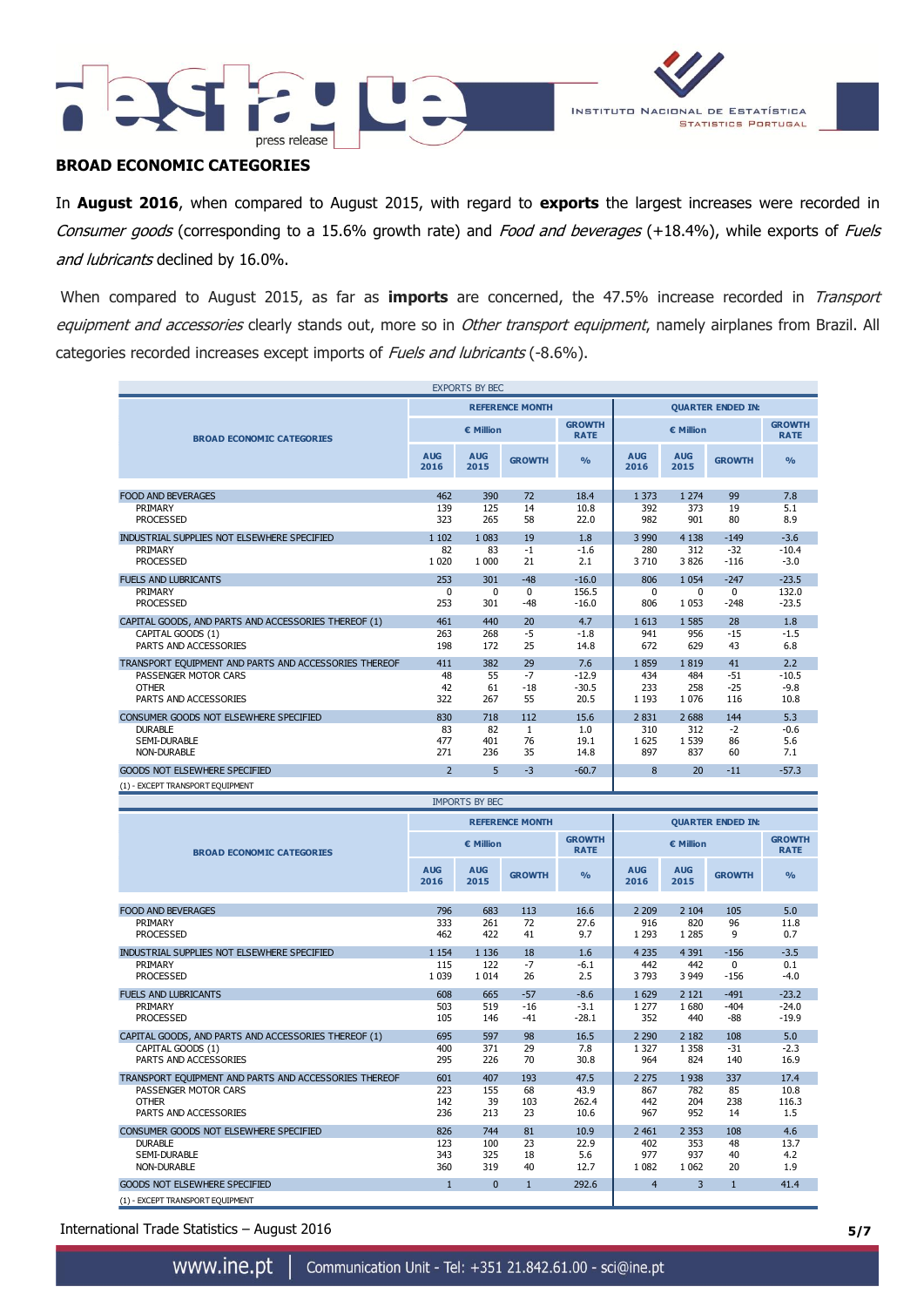



### **COUNTRIES**

Among the main destination countries in 2015, the Intra-EU countries were the main contributors to the overall increase in **exports in August 2016**. Exports to Spain attained a year-on-year change rate of +12.6%, France +19.0% and Germany +14.4%. As in the previous month, exports to the United States and Angola declined (-25.8% and -30.6%, respectively), but grew by 41.0% to China (-29.7% in July 2016).

With regard to **imports**, as far as the main partner countries in 2015 are concerned, Germany, Angola and Spain were the main contributors to the overall increase recorded **in August 2016**. It should be noted that imports from Angola rose sharply in August 2016 after having recorded significant reductions in previous months, mostly due to Fuels and lubricants.

| EXPORTS BY COUNTRIES AND ECONOMIC ZONES  |                    |                    |                        |                              |                          |                    |               |                              |
|------------------------------------------|--------------------|--------------------|------------------------|------------------------------|--------------------------|--------------------|---------------|------------------------------|
|                                          |                    |                    | <b>REFERENCE MONTH</b> |                              | <b>QUARTER ENDED IN:</b> |                    |               |                              |
| <b>COUNTRIES AND ECONOMIC ZONES</b>      |                    | € Million          |                        | <b>GROWTH</b><br><b>RATE</b> | € Million                |                    |               | <b>GROWTH</b><br><b>RATE</b> |
|                                          | <b>AUG</b><br>2016 | <b>AUG</b><br>2015 | <b>GROWTH</b>          | $\frac{0}{0}$                | <b>AUG</b><br>2016       | <b>AUG</b><br>2015 | <b>GROWTH</b> | $\frac{9}{6}$                |
| <b>MAIN PARTNER COUNTRIES IN 2015:</b>   |                    |                    |                        |                              |                          |                    |               |                              |
| ES SPAIN                                 | 917                | 814                | 103                    | 12.6                         | 3 2 7 9                  | 3 1 2 3            | 156           | 5.0                          |
| FR FRANCE                                | 400                | 336                | 64                     | 19.0                         | 1 5 6 1                  | 1446               | 115           | 8.0                          |
| DE GERMANY                               | 392                | 343                | 49                     | 14.4                         | 1 4 6 6                  | 1 4 0 8            | 58            | 4.1                          |
| <b>GB UNITED KINGDOM</b>                 | 225                | 215                | 10                     | 4.5                          | 869                      | 805                | 64            | 7.9                          |
| US UNITED STATES                         | 187                | 252                | $-65$                  | $-25.8$                      | 652                      | 768                | $-116$        | $-15.1$                      |
| AO ANGOLA                                | 119                | 171                | $-52$                  | $-30.6$                      | 330                      | 529                | $-199$        | $-37.6$                      |
| NL NETHERLANDS                           | 136                | 136                | 0                      | 0.2                          | 475                      | 526                | $-52$         | $-9.8$                       |
| <b>IT ITALY</b>                          | 91                 | 83                 | 8                      | 10.2                         | 395                      | 365                | 29            | 8.0                          |
| BE BELGIUM                               | 86                 | 78                 | 8                      | 9.9                          | 293                      | 295                | $-2$          | $-0.7$                       |
| CN CHINA                                 | 62                 | 44                 | 18                     | 41.0                         | 213                      | 276                | $-63$         | $-23.0$                      |
| <b>TOTAL EURO ZONE</b>                   | 2 1 2 9            | 1871               | 259                    | 13.8                         | 7838                     | 7 4 7 8            | 360           | 4.8                          |
| TOTAL EUROPEAN UNION (28 MEMBERS STATES) | 2 5 4 7            | 2 2 7 0            | 277                    | 12.2                         | 9 3 4 6                  | 8 9 3 2            | 415           | 4.6                          |
| <b>TOTAL EXTRA-EU</b>                    | 974                | 1 0 5 0            | $-76$                  | $-7.2$                       | 3 1 3 5                  | 3 6 4 6            | $-511$        | $-14.0$                      |

| IMPORTS BY COUNTRIES AND ECONOMIC ZONES  |                    |                    |                        |                              |                          |                    |               |                              |
|------------------------------------------|--------------------|--------------------|------------------------|------------------------------|--------------------------|--------------------|---------------|------------------------------|
|                                          |                    |                    | <b>REFERENCE MONTH</b> |                              | <b>QUARTER ENDED IN:</b> |                    |               |                              |
| <b>COUNTRIES AND ECONOMIC ZONES</b>      | € Million          |                    |                        | <b>GROWTH</b><br><b>RATE</b> | € Million                |                    |               | <b>GROWTH</b><br><b>RATE</b> |
|                                          | <b>AUG</b><br>2016 | <b>AUG</b><br>2015 | <b>GROWTH</b>          | O <sub>0</sub>               | <b>AUG</b><br>2016       | <b>AUG</b><br>2015 | <b>GROWTH</b> | $\frac{0}{0}$                |
| MAIN PARTNER COUNTRIES IN 2015:          |                    |                    |                        |                              |                          |                    |               |                              |
| <b>ES SPAIN</b>                          | 1 5 2 4            | 1 4 6 0            | 64                     | 4.4                          | 4 9 8 4                  | 5 0 7 9            | $-95$         | $-1.9$                       |
| DE GERMANY                               | 554                | 476                | 78                     | 16.5                         | 1964                     | 1863               | 101           | 5.4                          |
| FR FRANCE                                | 317                | 269                | 48                     | 17.8                         | 1 0 9 9                  | 1 0 7 5            | 24            | 2.3                          |
| <b>IT ITALY</b>                          | 199                | 170                | 29                     | 16.8                         | 792                      | 784                | 8             | 1.1                          |
| NL NETHERLANDS                           | 257                | 246                | 11                     | 4.5                          | 784                      | 774                | 11            | 1.4                          |
| <b>GB UNITED KINGDOM</b>                 | 131                | 131                | 0                      | 0.0                          | 456                      | 455                |               | 0.2                          |
| CN CHINA                                 | 157                | 164                | -6                     | $-3.8$                       | 460                      | 474                | $-14$         | $-2.9$                       |
| BE BELGIUM                               | 126                | 114                | 12                     | 10.4                         | 420                      | 431                | $-11$         | $-2.6$                       |
| AO ANGOLA                                | 169                | 93                 | 76                     | 81.2                         | 298                      | 382                | -84           | $-22.0$                      |
| US UNITED STATES                         | 50                 | 55                 | -6                     | $-10.4$                      | 197                      | 184                | 13            | 6.9                          |
| <b>TOTAL EURO ZONE</b>                   | 3 1 0 1            | 2 8 4 1            | 260                    | 9.2                          | 10 460                   | 10 400             | 60            | 0.6                          |
| TOTAL EUROPEAN UNION (28 MEMBERS STATES) | 3 4 1 0            | 3 1 1 4            | 296                    | 9.5                          | 11 557                   | 11 427             | 130           | 1.1                          |
| <b>TOTAL EXTRA-EU</b>                    | 1 2 7 1            | 1 1 1 8            | 153                    | 13.7                         | 3 5 4 9                  | 3 6 6 6            | $-117$        | $-3.2$                       |